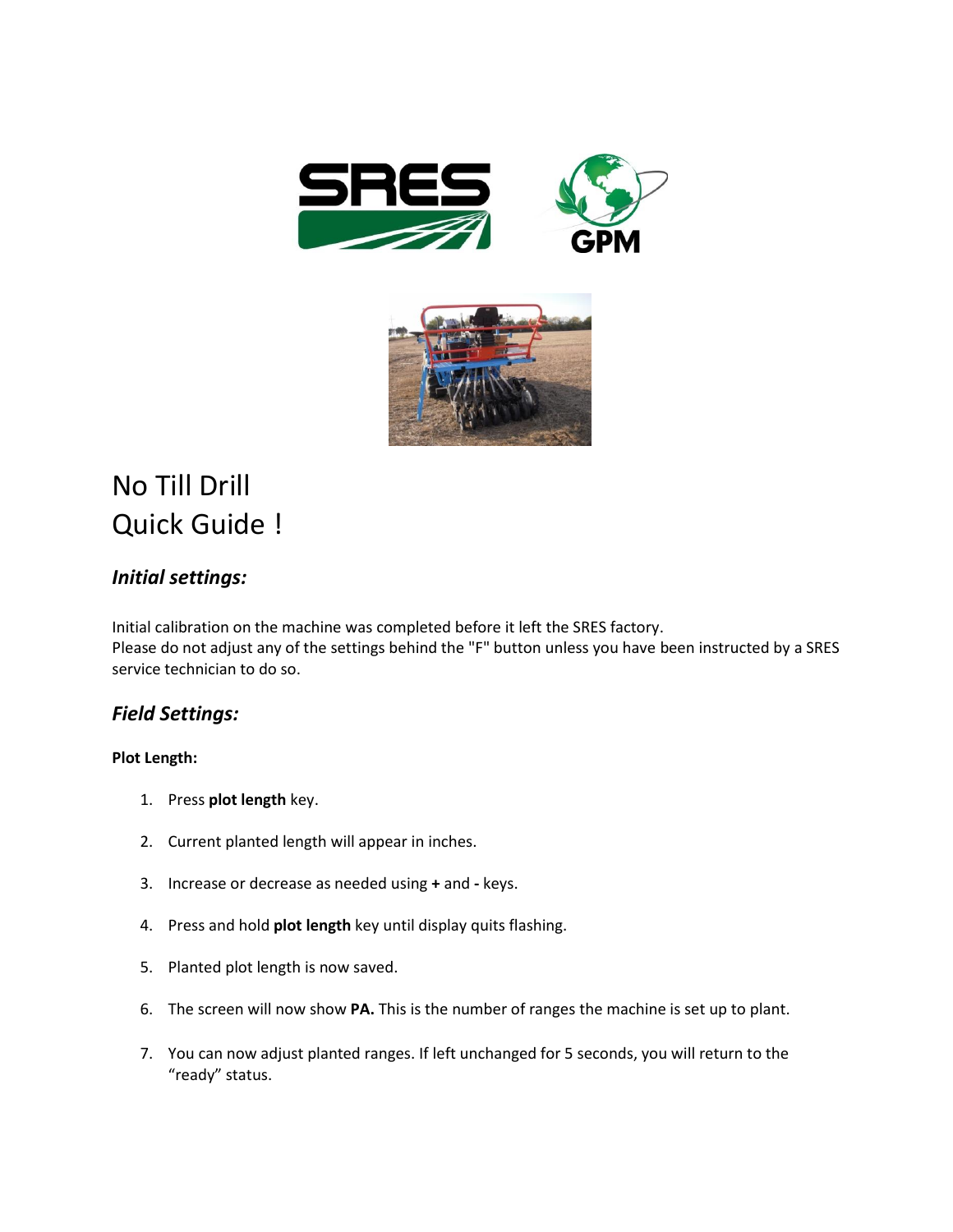#### **Ranges:**

- 1. Press **plot length** key twice until display shows **PA** at left.
- 2. The number at the right of the screen is the number of ranges that the machine will plant before it must be manually tripped again.
- 3. Increase or decrease as needed by using **+** and **-** keys.
- 4. Press and hold **plot length** key until display quits flashing.
- 5. # of ranges is now saved.
- 6. The controller returns to the "ready" status.

#### **Alley Length:**

- 1. Press **alley width** key.
- 2. Current alley width will appear in inches.
- 3. Increase or decrease as needed by using **+** and **-** keys.
- 4. Press and hold **alley width** key until display quits flashing.
- 5. Alley width is now saved.
- 6. The controller returns to the "ready" status.

#### **Field Operation:**

- 1. Turn on control system and seed distributor (engage PTO if machine is equipped with pneumatic distributor).
- 2. Adjust field settings as needed.
- 3. Load seed for first plot in filling funnel.
- 4. Have tractor driver set down opener toolbar and start moving.
- 5. Press Green "trip" button located to the left of the filling funnel as predetermined point passes over the start of the first plot.
- 6. Continue loading plots until the end of the field is reached.
- 7. Turn tractor around and repeat instructions beginning with step **3**.